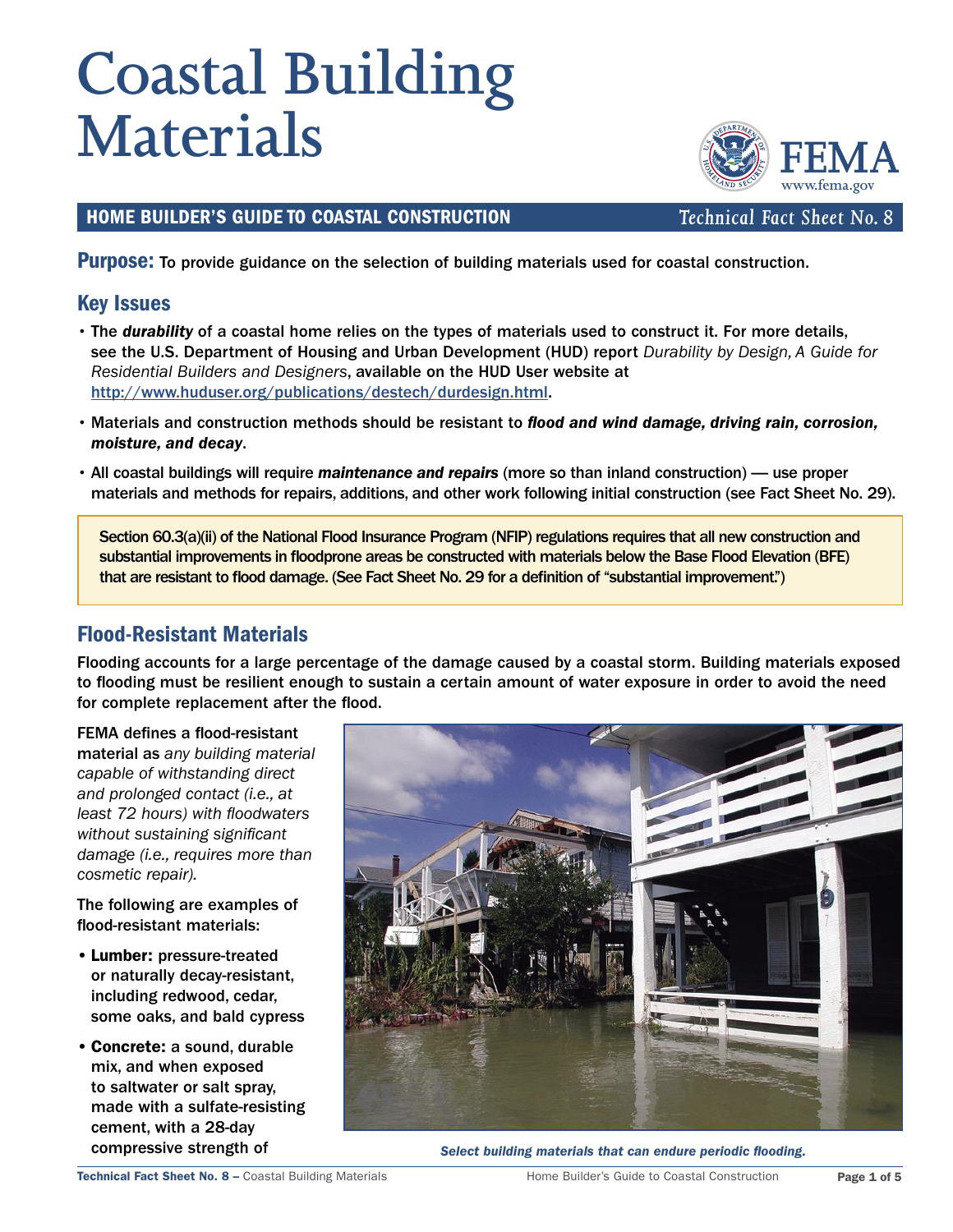5,000 psi minimum and a water-cement ratio not higher than 0.40 – consult ACI 318-02, Building Code Requirements for Structural Concrete and Commentary, by the American Concrete Institute International

- Masonry: reinforced and fully grouted
- Structural Steel: coated to resist corrosion
- Insulation: plastics, synthetics, and closed-cell foam, or other types approved by local building officials

This table lists examples of flood-resistant materials used in coastal homes.

| <b>Location of</b><br><b>Material Use</b> | <b>Name of Material</b>                                                                                                                                                                                                                                                                                                                                                                         |
|-------------------------------------------|-------------------------------------------------------------------------------------------------------------------------------------------------------------------------------------------------------------------------------------------------------------------------------------------------------------------------------------------------------------------------------------------------|
| <b>Piles and posts</b>                    | Round, tapered wood piles preservative-treated for ground contact, at a minimum;<br>square-section piles or wood posts preservative-treated for marine use                                                                                                                                                                                                                                      |
| <b>Piers</b>                              | Reinforced concrete or concrete masonry units (CMU) (see "Flood-Resistant<br>Materials" above and Fact Sheet No. 14)                                                                                                                                                                                                                                                                            |
| <b>Foundation walls</b>                   | Reinforced concrete or CMU, or wood that is preservative-treated for foundation or<br>marine use (see Fact Sheet No. 15)                                                                                                                                                                                                                                                                        |
| <b>Beams</b>                              | Solid sawn timbers and glue-laminated products, either naturally decay-resistant or<br>preservative-treated for aboveground exposure; built-up members<br>preservative-treated for ground contact                                                                                                                                                                                               |
| <b>Decking</b>                            | Preservative-treated or naturally decay-resistant wood, or composite wood<br>members (e.g., manufactured of recycled sawdust and plastic)                                                                                                                                                                                                                                                       |
| <b>Framing</b>                            | Sawn wood or manufactured lumber (preservative-treated or naturally resistant to<br>decay if in close proximity to the ground)                                                                                                                                                                                                                                                                  |
| <b>Exterior sheathing</b>                 | High-capacity shearwall sheathing rated "Exterior"                                                                                                                                                                                                                                                                                                                                              |
| <b>Subflooring</b>                        | Plywood or oriented strand board (OSB) rated "Exposure 1," or rated "Exterior" if<br>left permanently exposed (e.g., exposed underside of elevated house on open<br>foundation)                                                                                                                                                                                                                 |
| <b>Siding</b>                             | Vinyl or naturally decay-resistant wood (see Fact Sheet No. 24)                                                                                                                                                                                                                                                                                                                                 |
| <b>Flooring</b>                           | Latex or bituminous cement formed-in-place, clay, concrete tile, pre-cast concrete,<br>epoxy formed-in-place, mastic flooring, polyurethane formed-in-place, rubber<br>sheets, rubber tiles with chemical-set adhesives, silicone floor formed-in-place,<br>terrazzo, vinyl sheet-goods, vinyl tile with chemical-set adhesives, pressure-treated<br>lumber or naturally decay-resistant lumber |
| <b>Walls and ceilings</b>                 | Cement board, brick, metal, cast stone in waterproof mortar, slate, porcelain,<br>glass, glass block, clay tile, concrete, CMU, pressure-treated wood, naturally<br>decay-resistant wood, marine grade plywood or pressure-treated plywood                                                                                                                                                      |
| <b>Doors</b>                              | <b>Hollow metal</b>                                                                                                                                                                                                                                                                                                                                                                             |
| <b>Insulation</b>                         | Foam or closed-cell                                                                                                                                                                                                                                                                                                                                                                             |
| <b>Trim</b>                               | Natural or artificial stone, steel, or rubber                                                                                                                                                                                                                                                                                                                                                   |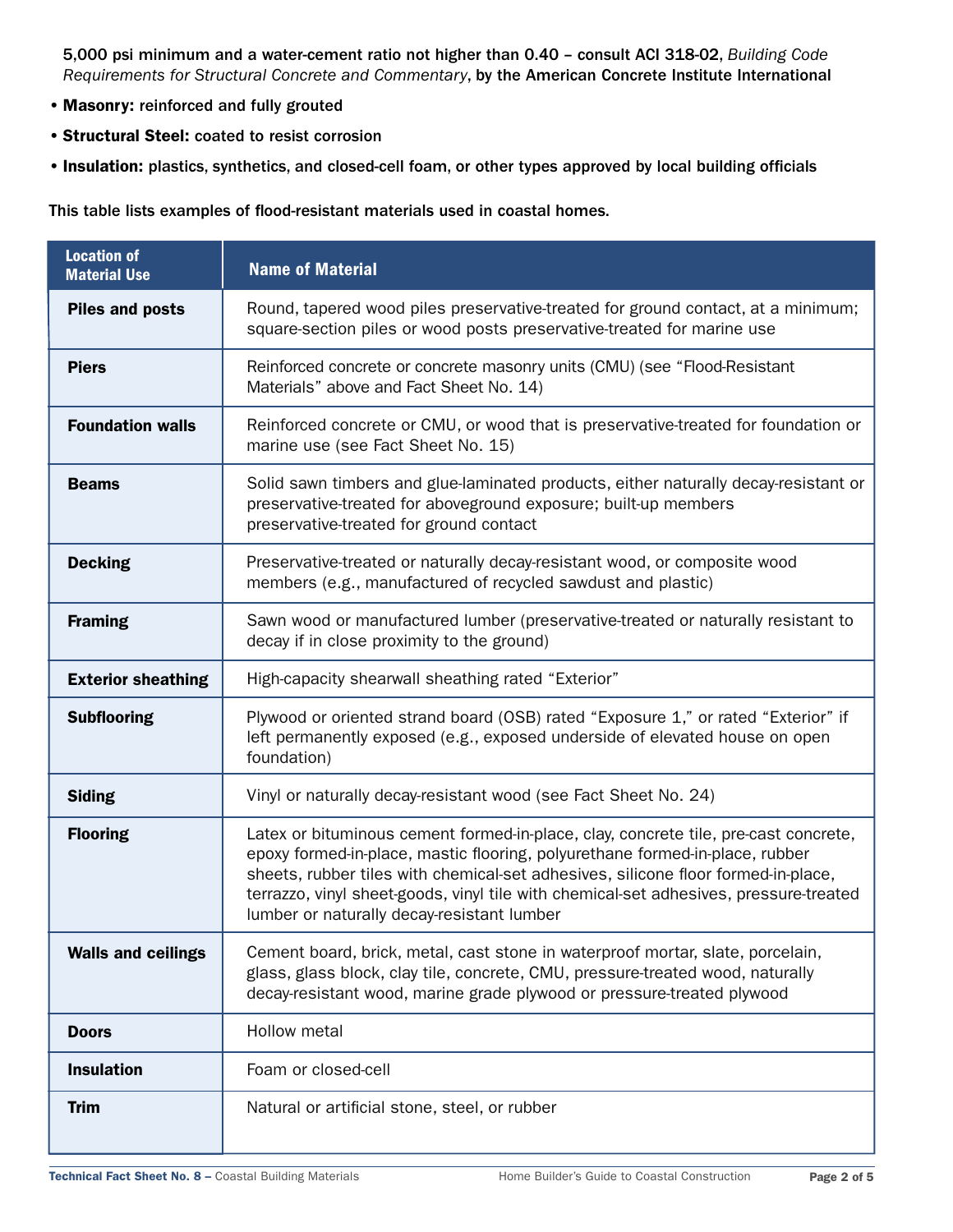Many coastal jurisdictions make available a list of approved materials that can be used in coastal environments. Check for locally approved flood-resistant materials. Include all proposed construction and materials in approved plans. For guidance on testing specific materials, refer to NES Evaluation Protocol for Determination of Flood-Resistant Properties of Building Elements (NES, Inc. – [http://www.nateval.org\)](http://www.nateval.org).

# Wind-Resistant Materials

Homes in many coastal areas are often exposed to winds in excess of 90 mph (3-second peak gust). Choose building materials (e.g., roof shingles, siding, windows, doors, fasteners, and framing members) that are designed for use in high-wind areas.

### Examples:

- shingles rated for high winds (see Fact Sheet No. 20)
- double-hemmed vinyl siding (see Fact Sheet No. 24)
- deformed-shank nails for sheathing attachments (see Fact Sheet No. 18)
- wind-resistant glazing (see Fact Sheet No. 21)
- reinforced garage doors
- tie-down connectors used throughout structure (from roof framing to foundation — see Fact Sheet Nos. 10 and 17)
- wider framing members (2x6 instead of 2x4)

Remember: A wind-resistant material is only as good as its connection. Always use recommended fasteners and connection methods.

# Corrosion and Decay Resistance

Coastal environments are conducive to metal corrosion and moisture- and termite-related decay of other building materials. Metal corrosion is most pronounced on coastal homes (within 3,000 feet of the ocean), but moisture- and termite-related decay are prevalent throughout coastal areas.

#### Corrosion-Resistant Metals

Most jurisdictions require metal building hardware to be hot-dipped galvanized or stainless steel. Some local codes require protective coatings that are thicker than "off-the-shelf" products typically have. For example, a G90 zinc coating (0.75 mil on each face) may be required, which is thicker than the common G60 (0.5 mil on each face) coating.

#### Recommendations

• Use hot-dipped galvanized or stainless steel hardware. Reinforcing steel should be protected from corrosion by sound materials (masonry, mortar, grout, concrete) and good workmanship (see Fact Sheet No. 16). Use



Select building materials that are suitable for the expected wind forces.

The term "corrosion-resistant" is widely used but, by itself, is of little help to those specifying or evaluating materials for use in a coastal home. Every material resists corrosion to some extent, or conversely, every material corrodes.

The real issue is how long will a given material serve its intended purpose at a given home? The answer depends on the following:

- the material
- where it is used in the home
- whether installation techniques (e.g., drilling, cutting, bending) will compromise its resistance
- its degree of exposure to salt air, moisture, and corrosive agents
- whether maintenance required of the homeowner is performed

The bottom line: do not blindly specify or accept a product just because it is labeled corrosion-resistant. Evaluate the nature of the material, its coating type and thickness (if applicable), and its performance in similar environments before determining whether it is suitable for a particular application.

For guidance on the selection of metal hardware for use in coastal environments, consult an engineer with experience in corrosion protection. For more information about corrosion in coastal environments, see FEMA Technical Bulletin 8-96, Corrosion Protection for Metal Connectors in Coastal Areas for Structures Located in Special Flood Hazard Areas (see the Additional Resources section of this fact sheet.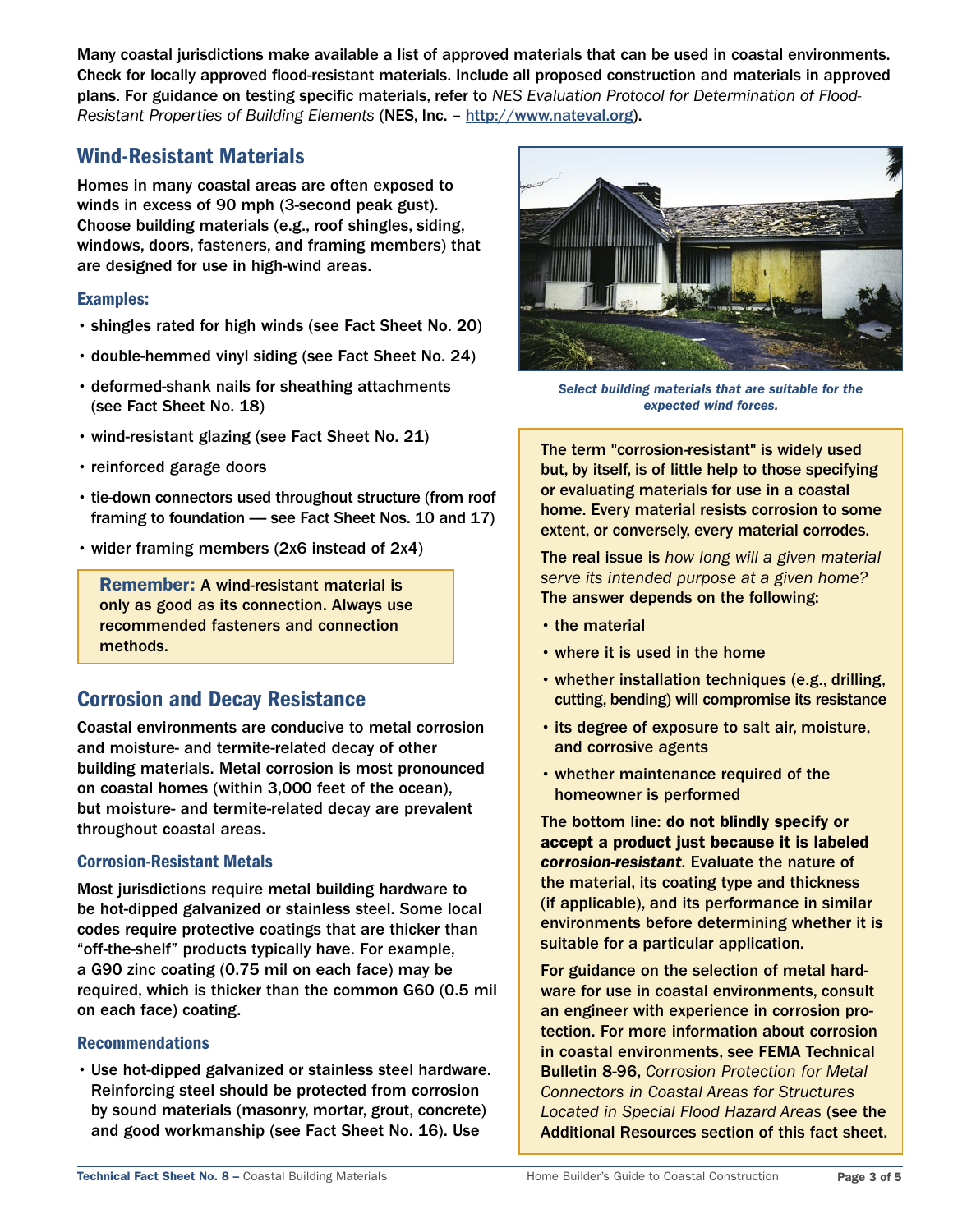galvanized or epoxy-coated reinforcing steel in situations where the potential for corrosion is high (see Fact Sheet No. 14).

- Avoid joining dissimilar metals, especially those with high galvanic potential (e.g., copper and steel).
- Some wood preservatives should not be used in direct contact with galvanized metal. Verify that wood treatment is suitable for use with galvanized metal, or use stainless steel.
- Metal-plate-connected trusses should not be exposed to the elements. Truss joints near vent openings are more susceptible to corrosion and may require increased corrosion protection.

#### Moisture Resistance

Materials resistant to moisture can greatly reduce maintenance and extend the life of a coastal home (however, by themselves, such materials cannot prevent all moisture damage. Proper design and installation of moisture barriers (see Fact Sheet No. 9) is also required).

#### Recommendations

- Control wood decay by separating wood from moisture, using preservative-treated wood, using naturally decayresistant wood, and applying protective wood finishes.
- Use proper detailing of wood joints and construction to eliminate standing water and reduce moisture absorption by the wood (e.g., avoid exposure of end grain cuts, which absorb moisture up to 30 times faster than the sides of a wood member).
- Do not use untreated wood in ground contact or highmoisture situations. Do not use untreated wood in direct contact with concrete.
- Field-treat any cuts or drill holes that offer paths for moisture to enter wood members.
- For structural uses, employ concrete that is sound, dense, and durable; control cracks with welded wire fabric and/or reinforcing, as appropriate.
- Use masonry, mortar, and grout that conform with the latest building codes.

#### Termite Resistance

Termite damage to wood construction occurs in many coastal areas (attack is most frequent and severe along the southeastern Atlantic and Gulf of Mexico shorelines, in California, and in Hawaii and other tropical areas). Termites can be controlled by soil treatment, termite shields, and the use of termite-resistant materials.

> Wood decay at the base of a wood post supported by concrete.



Metals corrode at a much faster rate near the ocean. Always use well-protected hardware, such as this connector with thick galvanizing. (For information about pile-to-beam connections, see Fact Sheet No. 13).